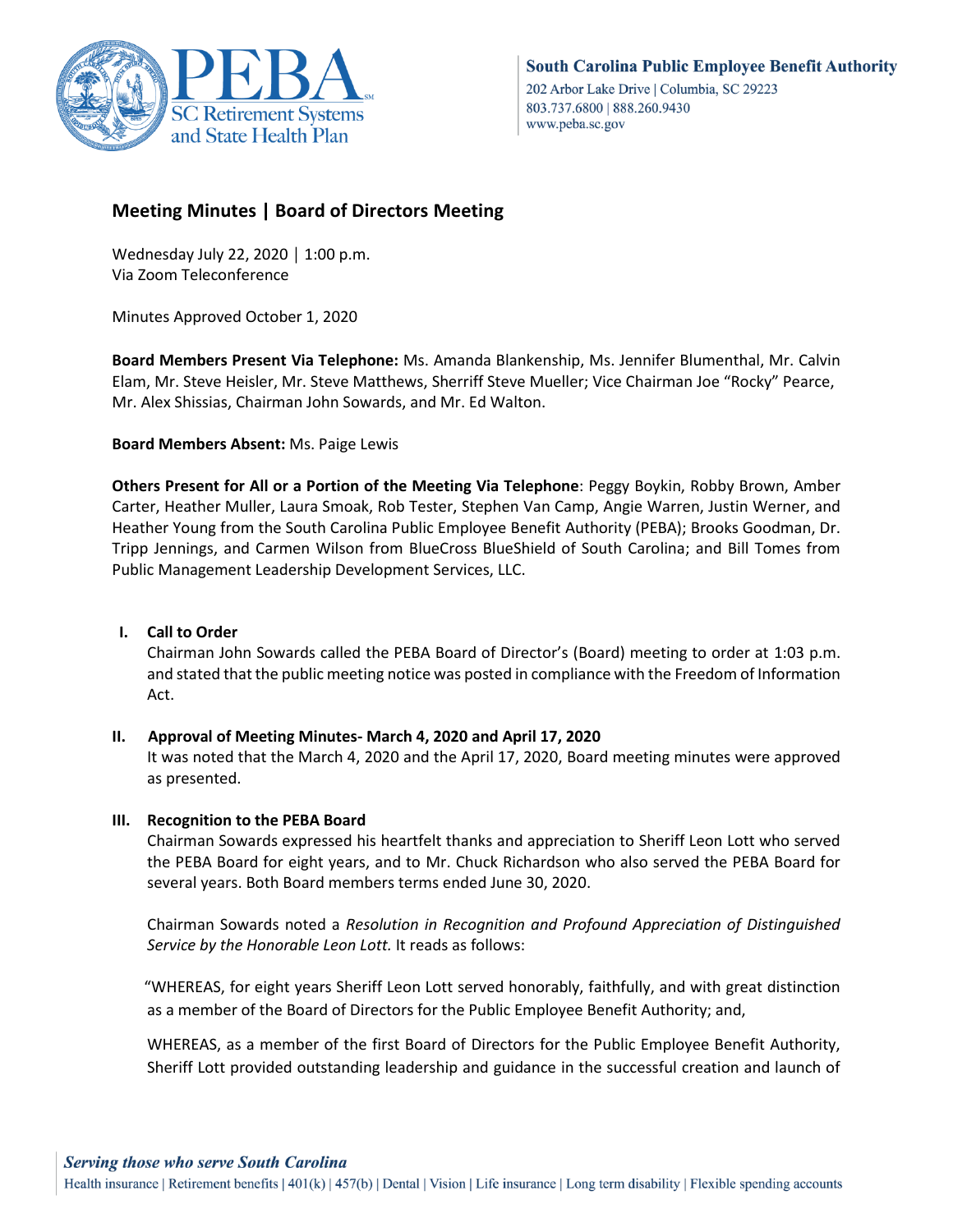the State agency responsible for providing retirement benefits and insurance coverage for South Carolina public employees, retirees and their families; and,

WHEREAS, Sheriff Lott worked with great dedication to advance the cause of providing sustainable retirement and insurance benefits to hundreds of thousands of South Carolina public employees, retirees, and their families, and to ensure that the public safety community in South Carolina was well-represented on the Board of Directors; and,

WHEREAS, in his service on the Finance, Administration, Audit and Compliance (FAAC) and Retirement Policy Committees, Sheriff Lott made significant and profound contributions to the success of the Public Employee Benefit Authority as an agency and to the effective management of the State's retirement plans and programs;

NOW, THEREFORE, BE IT RESOLVED that the Board of Directors of the Public Employee Benefit Authority hereby expresses its deep gratitude and appreciation for the distinguished and faithful service of Sheriff Leon Lott as a member of the Board of Directors of the Public Employee Benefit Authority. The Board thanks and congratulates Sheriff Lott for a job well done.

ADOPTED by the South Carolina Public Employee Benefit Authority Board of Directors this 22nd day of July 2020."

Vice Chairman Rocky Pearce made a motion, which was seconded by Mr. Ed Walton, and passed unanimously, to adopt the Resolution for Sheriff Lott as presented.

Chairman Sowards also noted a *Resolution in Recognition and Profound Appreciation of Distinguished Service by Charles Richardson.* It reads as follows:

"WHEREAS, since his appointment in 2017, Charles "Chuck" Richardson served honorably, faithfully, and with distinction as a member of the Board of Directors for the Public Employee Benefit Authority; and,

WHEREAS, as a member of the Board of Directors for the Public Employee Benefit Authority, Mr. Richardson worked with great dedication to advance the cause of providing sustainable retirement and insurance benefits to hundreds of thousands of South Carolina public employees, retirees, and their families, and to ensure that our public school teachers and administrators in South Carolina were well-represented on the Board of Directors; and,

WHEREAS, in his service on the Finance, Administration, Audit and Compliance (FAAC) Committee, Mr. Richardson made significant and profound contributions to the success of the Public Employee Benefit Authority as an agency;

NOW, THEREFORE, BE IT RESOLVED that the Board of Directors of the Public Employee Benefit Authority hereby expresses its deep gratitude and appreciation for the distinguished and faithful service of Chuck Richardson as a member of the Board of Directors of the Public Employee Benefit Authority. The Board thanks and congratulates Mr. Richardson for a job well done.

ADOPTED by the South Carolina Public Employee Benefit Authority Board of Directors this 22nd day of July 2020."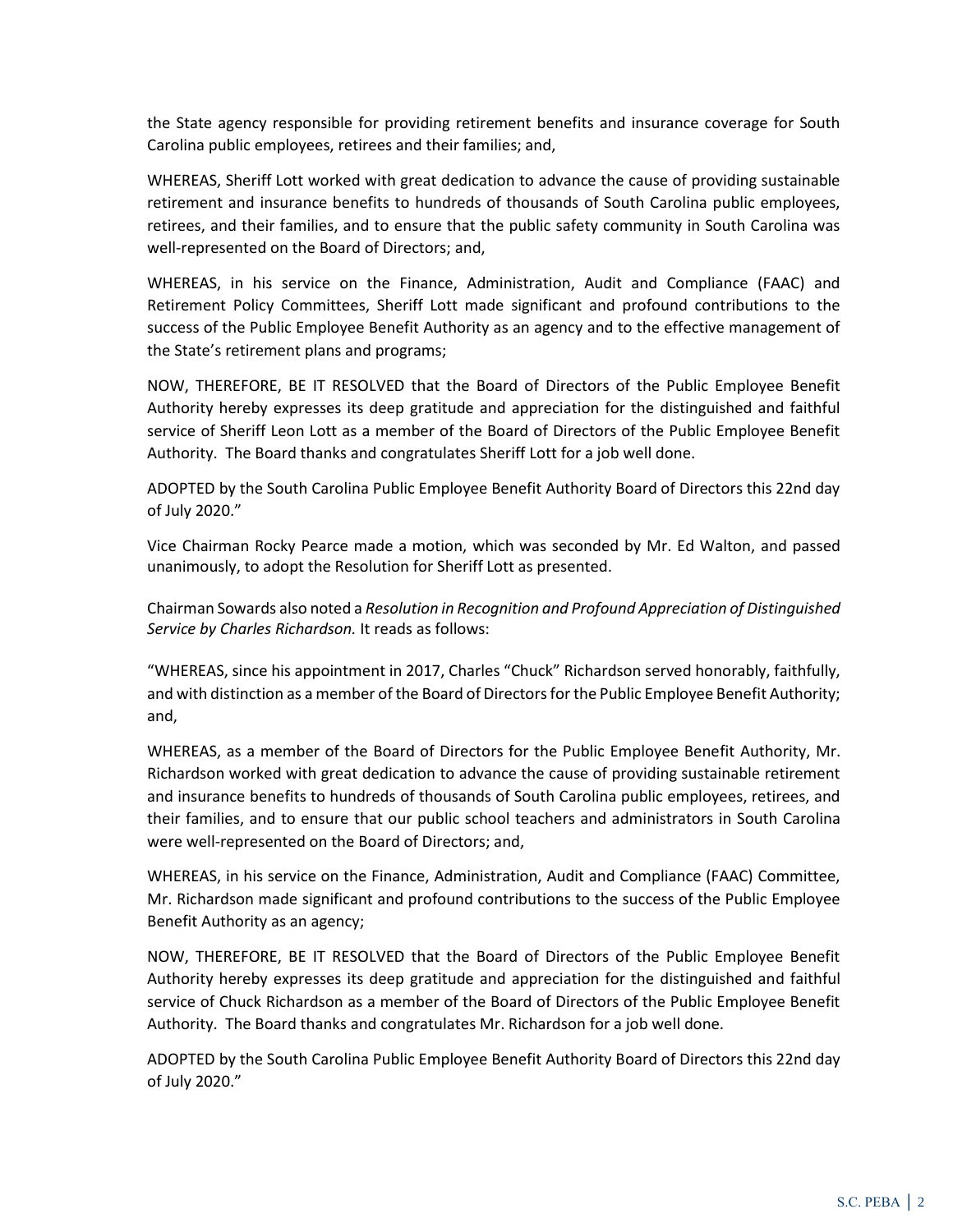Steve Matthews made a motion, which was seconded by Ms. Jennifer Blumenthal, and passed unanimously, to adopt the Resolution for Chuck Richardson as presented.

#### **IV. Welcome to the PEBA Board**

Chairman Sowards welcomed Sheriff Steve Mueller to the PEBA Board. Sheriff Mueller is the Sheriff of Cherokee County and is appointed by the President of the Senate.

Chairman Sowards also welcomed Ms. Amanda "Mandy" Blankenship to the PEBA Board. Mandy is a teacher at Sumter High School, and is appointed by the Chairman of the House Ways and Means Committee.

#### **V. Election of Chairman and Vice-Chairman**

Mr. Rocky Pearce made a motion, which was seconded by Mr. Steve Heisler, to reelect Mr. John Sowards as Chairman of the PEBA Board of Directors. The motion passed by acclamation.

Mr. Heisler made a motion, which was seconded by Mr. Calvin Elam, to reelect Mr. Rocky Pearce as Vice-Chairman of the PEBA Board of Directors. The motion passed by acclamation.

#### **VI. Announcement of Committee Assignments and Committee Chairman**

Chairman Sowards asked Mr. Matthews to continue to serve as Chairman of the Finance, Administration, Audit and Compliance (FAAC) Committee.

Chairman Sowards asked Mr. Heisler to continue to serve as Chairman of the Retirement Policy Committee.

Chairman Sowards asked Mr. Pearce to continue to serve as Chairman of the Health Care Policy Committee.

#### **VII. Director's Report**

Ms. Peggy Boykin, Executive Director, provided the director's report, and advised that normally at the July meeting, the Health Care Policy Committee adopts the plan of benefits for the plan year beginning January 1, 2021, which must conform to funding provided in the annual appropriations bill adopted by the General Assembly. However, the General Assembly adopted a Continuing Resolution and will not return until September 15, 2020, to finalize the appropriations bill. Since the Health Care Policy Committee must wait until our meeting on September 30, 2020, to finalize the health plan of benefits, they will not meet this month. Similarly, the Retirement Policy Committee will not meet this month. While the March quarterly market reports are available, they are not necessarily relevant since the June quarter proved a reversal of the majority of the losses.

Ms. Boykin concluded her report by providing an update on PEBA's operations during the COVID-19 pandemic. Ms. Boykin extended her deep appreciation to the PEBA staff for their commitment to PEBA's success, and stated that she was truly honored to work with such great individuals.

# **VIII. Finance, Administration, Audit and Compliance Committee-**

#### **Fiscal Year 2022 Agency Budget Approval**

Mr. Steve Matthews reported that the FAAC Committee met before the Board meeting, and presented the annual agency budget report. Mr. Matthews explained that PEBA's General Fund appropriations are pass through appropriations only, and are not used for PEBA's operating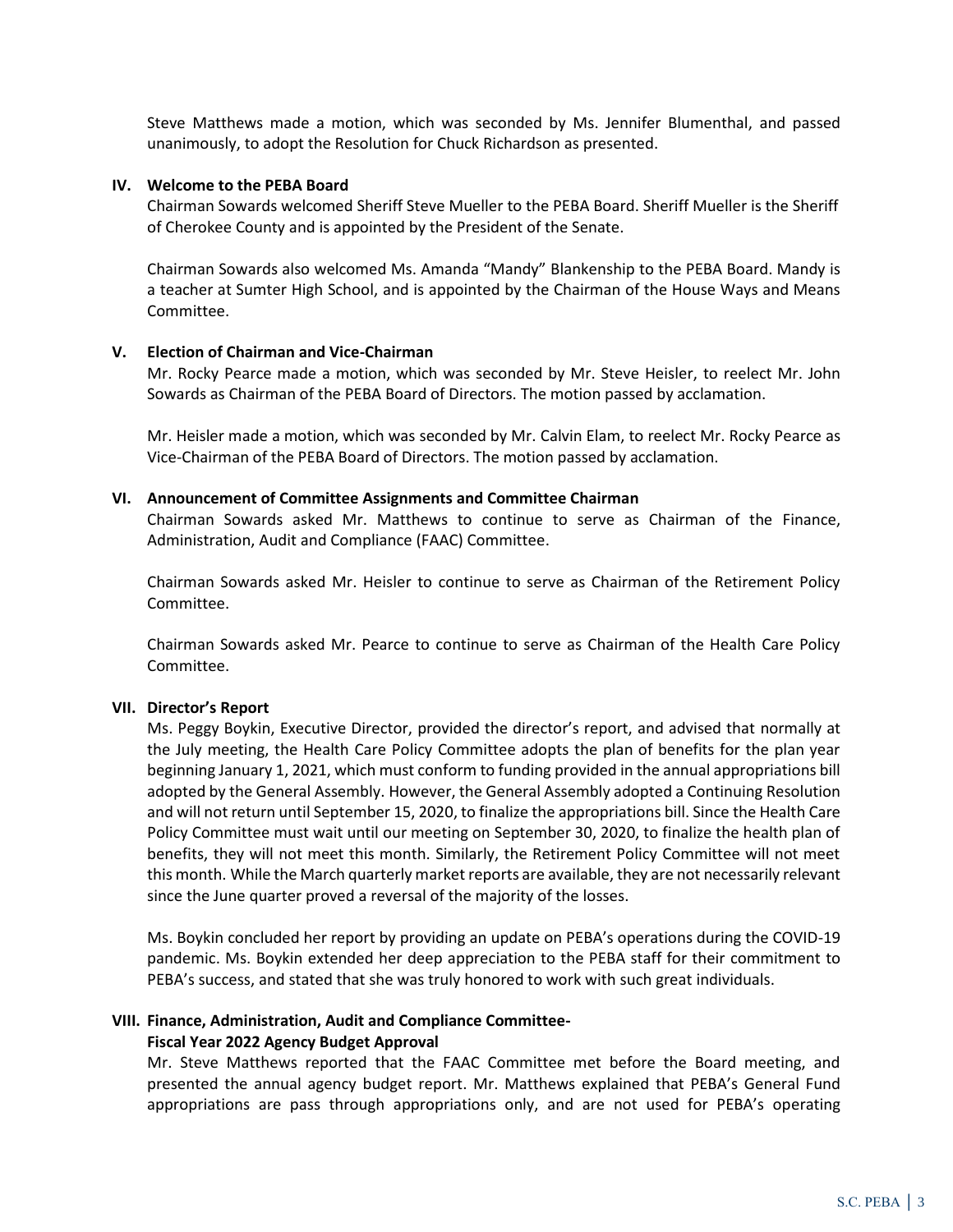expenses. Mr. Matthews noted that PEBA's fiscal year 2022 total authorized budget request is the same amount as last year. Mr. Matthews advised that the FAAC Committee made a motion to recommend that the full Board accept the proposed fiscal year 2022 agency budget effective July 1, 2021. Chairman Sowards stated that a Committee motion does not require a second. The motion passed unanimously.

# **IX. Executive Session for the Purpose of Discussing Personnel and Legal Advice Pursuant to S.C. Code of Laws § 30-4-70(a)(1)(2)**

At 1:30 p.m., Mr. Matthews made a motion, which was seconded by Mr. Calvin Elam, and passed unanimously, to recede into executive session to discuss a personnel matter and to receive legal advice.

At 1:52 p.m. the meeting reconvened in open session. Chairman Sowards announced that no action was taken by the Board while in executive session.

# **X. COVID-19 Update**

Mr. Rob Tester, Health Care Policy Director, introduced Dr. Tripp Jennings, Clinical Innovation Officer, and Carmen Wilson, Account Executive, from Blue Cross Blue Shield of South Carolina, to address multiple issues involved in the analysis of the COVID-19 pandemic in South Carolina.

Dr. Jennings noted that there is a large percentage of the population that have COVID-19 either without any symptoms or very mild symptoms, which makes it very difficult to contain. Dr. Jennings stated that COVID-19 is primarily spread through small respiratory droplets when a person sneezes, coughs, or talks.

Dr. Jennings pointed out that most of the data and updates on COVID-19 come from the Center for Systems Science and Engineering at Johns Hopkins University. Dr. Jennings reviewed the upward trend in COVID-19 cases, and discussed cases in the United States compared to cases worldwide.

Dr. Jennings advised that it is difficult to determine how contagious and deadly the COVID-19 pandemic has become because epidemiologists cannot accurately predict case mortality rate during the first or second phases of a pandemic.

Dr. Jennings reviewed some of the possible symptoms of COVID-19, and discussed how pre-existing conditions exacerbate the symptoms and increase mortality rates. Dr. Jennings also pointed out that cases continue to rise not only because people are increasingly more mobile, but also because of people's behaviors, thus making social distancing and masks so important.

Ms. Wilson stated that State Health Plan members can receive diagnostic testing at no cost; temporary/emergency telehealth services have been expanded; and Blue CareOnDemand is currently offered as no cost to members or the State Health Plan. Ms. Wilson also reviewed the State Health Plan data and analytics related to COVID-19 testing claims and hospital admissions.

Mr. Tester concluded the presentation by discussing some of the "stay-at-home" effects on claims experience in the State Health Plan. Mr. Tester advised that the refill-too-soon limits were waived following the state-wide lockdown, and subsequent surges in pharmacy expenses occurred. Mr. Tester stated that service types were affected very differently by the lockdown, and across the board there is a greater effect on volume than on expenditure. Mr. Tester explained that lower complexity,